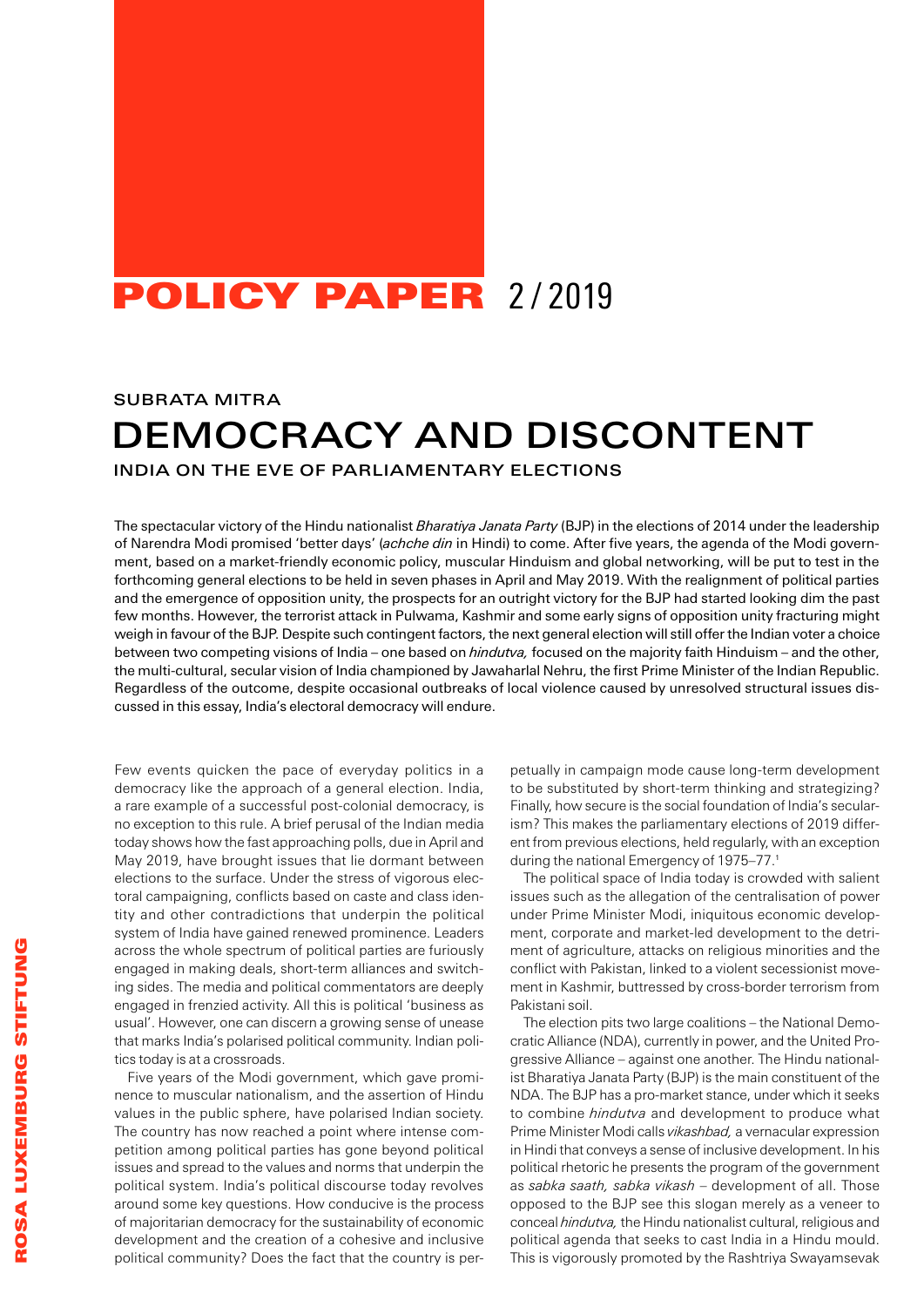Sangh (RSS), a social movement that is closely allied to the BJP and claims five million members.

The United Progressive Alliance (UPA), the main opposition grouping in the parliament, is led by the Indian National Congress. It includes an assortment of regional parties that have come together in their resolve to challenge the BJP. A loosely defined program of social justice and secularism that forms the leitmotif of Congress President Rahul Gandhi's election rallies gives a semblance of ideological coherence to this alliance.

India is a federal state where regional governments have considerable autonomy. Still, the election to the *Lok Sabha* (Lower House of Parliament) is of significant national importance. The winning party or coalition will constitute the central government, with a mandate to rule for five years. Under the federal division of powers, all subjects of national and international importance such as defence, finance, foreign policy and public order are under the jurisdiction of the Union (central) government. India uses the first-pastthe-post electoral rule. This basically means that in each of the 543 constituencies of the country the candidate with the largest number of votes wins the seat. This can produce a discrepancy of percentage of votes and seats. As such, 'opposition unity' – referred to in current political parlance as *mahagathbandhan* (Hindi for 'grand alliance') whereby parties opposed to the Hindu nationalism desist from contesting one another and thus pool their votes in favour of one candidate pitted against the NDA – makes logical sense.

Two features of India's partyscape need special attention. With the exception of the BJP and Communist parties, unlike European political parties, most Indian parties do not have deep roots in society, cadre-based organisations or a deep sense of identification with a stable social base. Though party manifestoes seek to give a sense of ideological coherence to electoral campaigns, it is short-term alliances, tapping into caste loyalties, and a floating population of fixers that mark the electoral strategies of most politicians. Local and regional leaders such as Mayawati, the leader of the Bahujan Samaj Party (BSP) in Uttar Pradesh and Mamata Banerji of West Bengal who leads the Trinamool Congress are examples of charismatic women leaders at the regional level who have held high office and are a force to be reckoned with.

Several regional parties such as the Samajwadi Party, BSP (both from Uttar Pradesh), AIADMK (Tamil Nadu), Trinamool Congress (West Bengal) or Aam Aadmi Party (Delhi) might play a pivotal role in case neither the NDA nor the UPA succeed in going past the magic figure of 272 seats in the elections. However, which particular constellation comes together and coheres is contingent on multiple factors such as locality and region, the leaders' social base and their estimate of vote transfers as a result of the alliance, and the political conjuncture.<sup>2</sup>

### INDIA'S CROWDED POLITICAL SPACE

The resounding victory of the NDA in the parliamentary elections of 2014 was a personal triumph for Prime Minister Modi, whose party won a majority of seats on its own. This resounding victory had created the impression of a critical realignment of forces in Indian politics.<sup>3</sup> Spectacular victories in assembly elections in some key States of India including Uttar Pradesh that followed had reinforced this impression. However, a string of electoral losses for the NDA and the emergence of popular discontent have eroded the image of invincibility of the BJP-led NDA. The electoral defeats of the BJP in the Delhi, Bihar and more recently in the Madhya Pradesh, Rajasthan and Karnataka assembly elections show the potential power of anti-BJP coalitions to force the Hindu nationalist party into a corner of the playing field and to use the logic of the first-past-the-post electoral system to defeat the ruling party. This was the case in the general elections of 1967, 1977 and 1989, as one can see how the ruling party lost seats disproportionately to the loss of votes. This spectre haunts the strategists of the ruling party which faces a similar mobilisation by opposition parties. The NDA continues to fare better in proportion of votes but loses out in proportion of seats.

The issues that have emerged since the last election are wide-ranging. Top of the list is what goes under the name of 'jobless growth' in India. Even as the economy has kept pace in terms of growth, the economic success has taken place in parts of the economy such as software where few jobs exist. Agriculture is one of the main areas of concern. The overall contribution of agriculture to the national GDP has shrunk to barely less than a quarter but the sector still has more than half of the working population engaged in it. The low growth rate of the agricultural sector has created massive agrarian distress and farmers' suicides, resulting in a large number of farmer protests across country.

Major initiatives of the Modi government such as demonetisation in 2016 and the Goods and Services Tax are alleged to have led to joblessness. The Pew survey from spring 2018 reports that there has been a 27 per cent – from 83 to 56 per cent – decline in the Indians who believe that the current economic situation is good. The greatest challenge for the BJP in the upcoming years will be to convince the electorate that it is the party that can deliver growth with redistribution, protect social harmony, national security and political unity. Having waged a campaign that promised to fight corruption, improve governance and ensure development, the focus will be on showing tangible results because the Indian media and critics of Mr Modi do not miss an opportunity to expose empty or failed promises.

The challenge faced by the BJP goes beyond the economic. Opposition parties and India's articulate civil society claim that the BJP and the RSS have systematically reduced the autonomy of major institutions of the state such as the judiciary, the Reserve Bank of India (RBI) and the Central Bureau of Investigation (CBI). Also at the fore is the deeply polarising issue of building a grand Ram temple to mark the spot where the Babri mosque of Ayodhya once stood, destroyed by Hindu fanatics in 1992. The attempt to bring this issue back again as an electoral ploy has gained in credibility because of extenuating factors such as the appointment of Yogi Adityanath, the religious head of a Hindu monastery, as Chief Minister of Uttar Pradesh, the appointment of members of the RSS to key positions in the political system such as the President of the country and the appointment of members of the RSS as Governors of several Indian States, Union Cabinet and Chief Ministers. This gives credence to the allegation of a systematic attempt to endow the country with a Hindu political complexion.<sup>4</sup>

On the issue of probity in public life, the charge of corruption and scandals that had contributed to the defeat of the UPA government in 2014 is back as the parties of the opposition claim corporate favouritism, particularly concerning the controversial Rafale deal with Dassault of France to purchase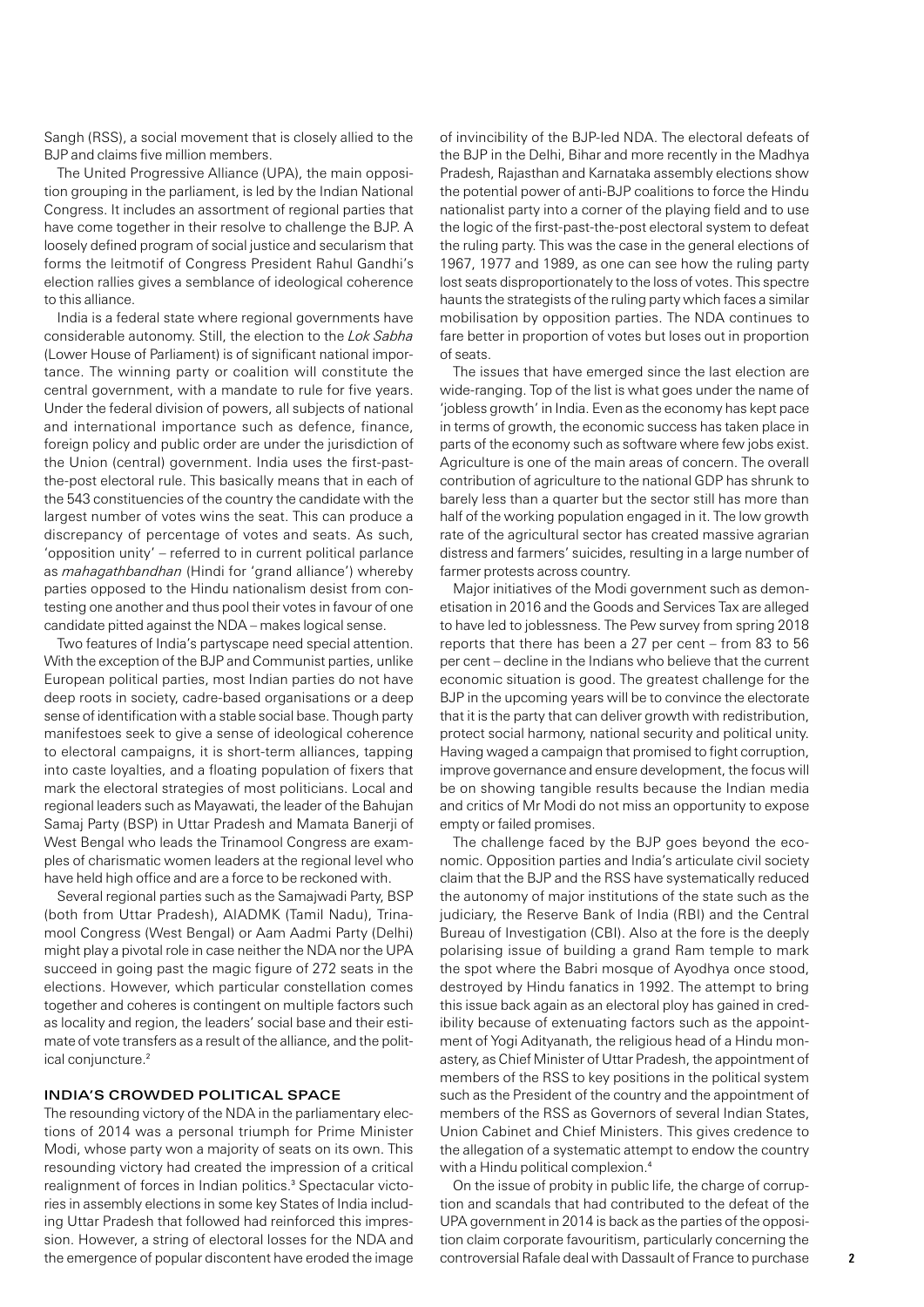36 fighter aircrafts. Rahul Gandhi, the President of the Congress party, has focused on this issue as the cutting edge of his attacks on Prime Minister Modi.

Another issue about which the government has faced criticism is the citizenship amendment bill of 2016 which planned to extend Indian citizenship to Hindu immigrants from neighbouring countries. The resistance united ethnic communities in the border states of the North-East which fear they will be swamped by outsiders in their own homeland, as indeed has been the case with Tripura. In contrast to previous elections, the political mood in India is marked by a sense of anxiety on the part both of the supporters of the regime as well as its opponents. Scenes such as the rejection of national honours by recipients, questioning the veracity of claims by the government in operations against Pakistan, are unprecedented. There is an almost united front by civil society and academics against the lynching of minorities on the issue of cow slaughter and the violent street protests against legitimate army operations pursuing terrorists indicate a sense of crisis whose depth goes beyond the merely electoral.

#### IS INDIAN DEMOCRACY AT RISK?

Prime Minister Modi as the most visible face of India's aspirations in the twenty-first century polarises opinion at home and abroad. The polarity of attitudes – the confidence, buoyance of a resurgent India – and the voice of caution and moderation advocated by Indian 'secularists' is palpable.<sup>5</sup> Except for the national Emergency of 1975–77 and the authoritarian leadership of Prime Minister Indira Gandhi, this scale and intensity has been rare. Looking at the deep anxiety and strife that mark Indian politics today, one may ask: will India emerge from the elections as a functioning democracy as it has been over the past seventy years since independence?

I argue that despite the deep polarisation that marks Indian politics today a democratic political order will continue to prevail, though the post-election political landscape might take on a radically different configuration. This conjecture is supported by a number of factors including the deep sense of citizen efficacy and legitimacy and trust in institutions that has spread through the entire society, thanks to seven decades of vigorous democratic competition for power. Thanks to the availability of good and reliable public opinion data, we are in a position to observe the sense of efficacy within different subsections of the Indian population. In response to the question 'Do you think your vote has an effect?' one may note the steady rise in the sense of efficacy in the population as a whole, going up from 48.5 per cent of the entire population in 1971 to 59.5 per cent in 2009.

The further details we get when one looks at sub-sections of the population are very interesting. Thus, in 1996 as well as in 2004, those with a higher level of efficacy tended to be male, upper class, upper caste and highly educated. However, Scheduled Castes (former untouchable groups of Indian society who are entitled to a quota in national and state legislatures, administration and educational institutions), Muslims and Christians also appear in the higher levels of efficacy. This is the consequence of political mobilisation, driven by ambitious leaders working out of special interest constituencies within the electorate. A pattern similar to efficacy's prevails in the case of legitimacy. Impressively, the percentage of those who see the political system as legitimate has gone up from 43.4 per cent in 1971 to 56.4 per cent in 2009.

Electoral articulation of discontentment is a sign of a healthy democracy where people feel a sense of entitlement, enfranchisement and empowerment to express their grievances. What matters for the resilience of democracy is a capacity for the political system to be able to process these grievances through institutional arrangements and to contain discontent. India is well endowed with mechanisms such as a free press, the judiciary and new legislative measures such as the Right to Information Act that make it obligatory on the part of the civil service to provide information on acts of government. Besides, the electoral system itself acts to reinforce the power of elections to act as the midwife of political change. Each election becomes a method of public consultation and we can see from the past five years how elections have led to regime change at the regional level.

The Indian method of countervailing forces is built into the political system whereby powers are separated among the executive, legislative and the judiciary and divided vertically between the Union government, the states and about 600,000 elected village councils, with the obligatory share of women, former untouchables and tribal communities, who have significant political autonomy and cash, which they get directly from the government. The civil service and army remain neutral and highly professional, and all of this is closely watched by independent bodies like the Election Commission and the judiciary.

#### AN INDIAN CONUNDRUM: DEMOCRACY AGAINST DEVELOPMENT?

Though the continuity of India's electoral democracy is not in any doubt, the transformation of the electoral to a liberal democracy is fraught with deep uncertainty. The main issue here consists of the problematic relationship between democracy and development. The transformation of a still largely agrarian economy into a modern industrial economy, the creation of a cohesive nation and uprooting people from their traditional lifestyles has involved coercion and, in some cases, great violence.

Talking of structural change, Barrington Moore warned us four decades ago that in India, which chose the democratic path of social change, 'a strong element of coercion remains necessary if a change is to be made. Barring some technical miracle that will enable every Indian peasant to grow abundant food in a glass of water or a bowl of sand, labour will have to be applied much more effectively, technical advances introduced, and means found to get food to the dwellers of in the cities. Either masked coercion on a massive scale, as in the capitalist model including Japan, or more open coercion approaching the socialist model will remain necessary'.<sup>6</sup> The tragic fact of the matter is that the poor bear the heaviest costs of modernisation under both socialist and capitalist auspices.

Elections, India's chosen method of political and social change, are vehicles of resistance for those engendered by development. Small land-holders, workers facing redundancy as modernisation marches in or, for that matter, minority communities facing the pressure of national 'integration' are easily mobilised against policies such as land acquisition and the inroads made by the market into traditional lifestyles and living spaces.<sup>7</sup> India has successfully solved the issue of a national language that split Pakistan and pushed Sri Lanka